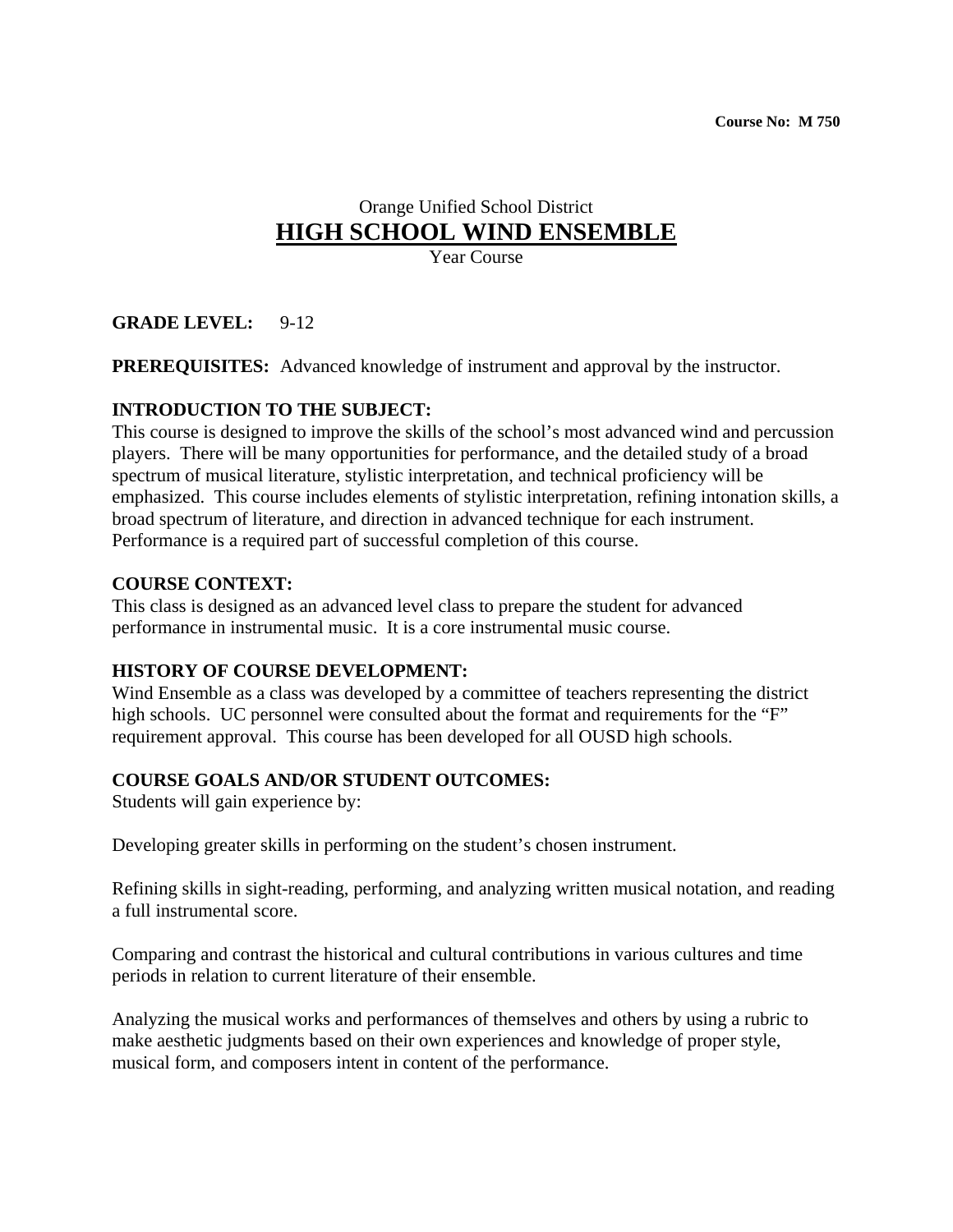Identifying and applying what they have learned about proper performance and evaluation in concerts and adjudicated festivals that are scheduled for their ensemble using a teacher supplied rubric.

## **COURSE OBJECTIVES:**

# **BY THE END OF THE COURSE THE STUDENT WILL BE ABLE TO:**

Students of Wind Ensemble will be able to meet the following Music Standards, Grades 9-12 Advanced from the Visual and Performing Arts Content Standards for California Public Schools, Kindergarten Through Grade Twelve:

#### ARTISTIC PERCEPTION

*Processing, Analyzing, and Responding to Sensory Information Through the Language and Skills Unique to Music* (Standard 1.0, Grades 9-12 Advanced). *Students read, notate, listen to, analyze, and describe music and other aural information, using the terminology of music.* 

Read an instrumental part of the instrument they play.

Explain how the elements of music are used.

Transcribe simple songs when presented aurally, into melodic and rhythmic notation (level of difficulty 2; scale 1-6).

Sight-read music accurately and expressively (level of difficulty 4; scale 1-6) on their chosen instrument.

Identify and explain a variety of compositional devices and techniques used to provide unity, variety, tension, and release in aural examples.

## CREATIVE EXPRESSION

*Creating, Performing, and Participating in Music* (Standard 2.0, Grade 9-12 Advanced). *Students apply instrumental music skills in performing a varied repertoire of music. They compose and arrange music and improvise melodies, variations, and accompaniments, using digital/electronic technology when appropriate.* 

Play a repertoire of instrumental music from various genres, styles, and cultures with expression, technical accuracy, tone quality, and articulation in both large and small ensembles (level of difficulty 5; scale 1-6).

Perform music written in full band format (level of difficulty 5; scale 1-6).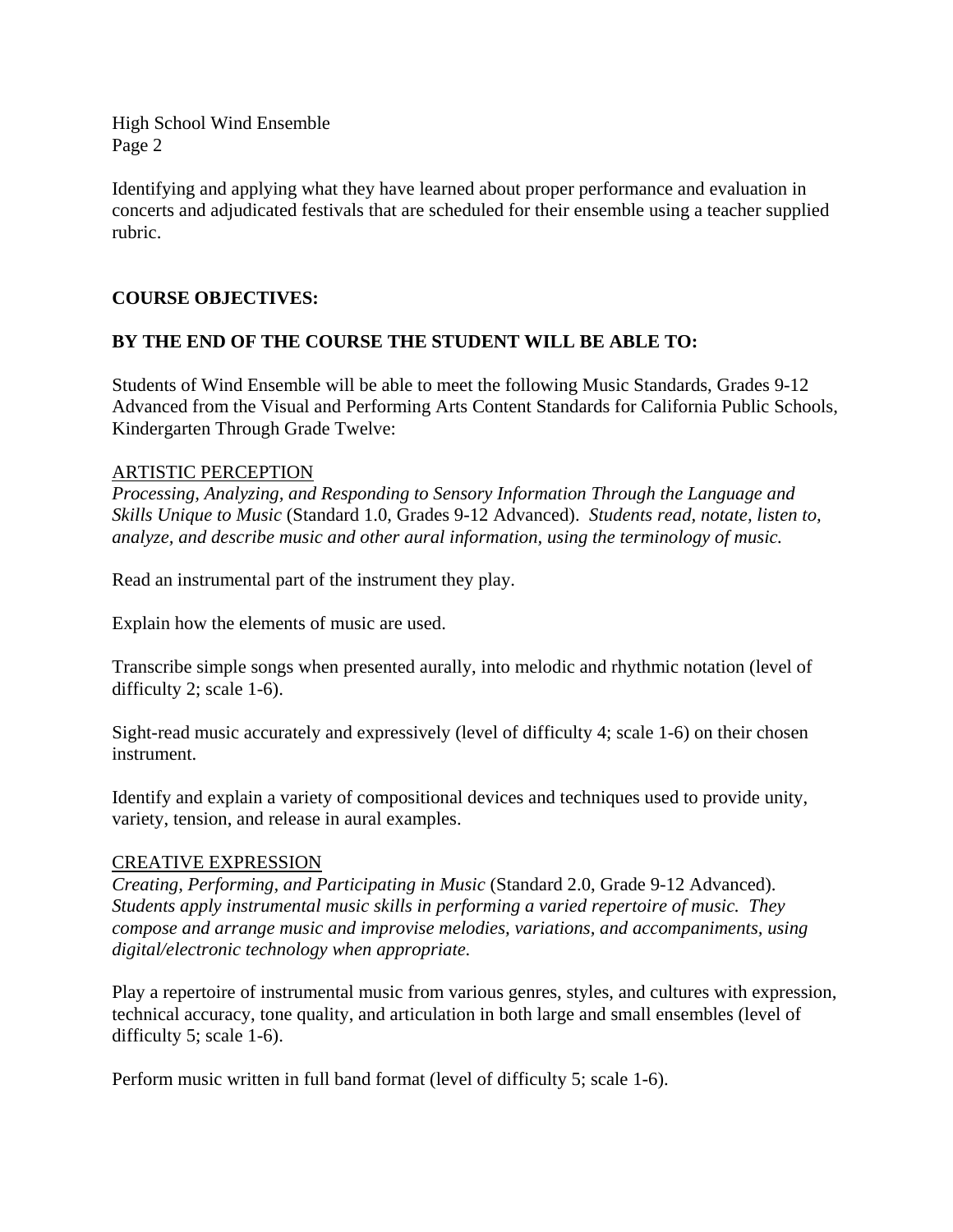Perform in small ensembles format (level of difficulty 5; scale 1-6).

At an intermediate or better level, compose simple melodic passages using the basic elements of music.

Improvise a melodic line over a given chord progression.

#### HISTORICAL AND CULTURAL CONTEXT

*Understanding the Historical Contributions and Cultural Dimensions of Music* (Standard 3.0, Grades 9-12 Advanced). *Students analyze the role of music in past and present cultures throughout the world, noting cultural diversity as it relates to music, musicians, and composers.* 

Using their current repertoire, identify a music genre, trace its evolution, and cite well-known musicians associated with it.

Perform music from various cultures and time periods (level of difficulty 5; scale 1-6).

## AESTHETIC VALUING

*Responding to, Analyzing, and Making Judgments About Works in Music* (Standard 4.0, Grades 9-12 Advanced). *Students critically assess and derive meaning from works of music and the performance of musicians, in a cultural context according to the elements of music and aesthetic qualities.* 

Develop specific criteria for making critical evaluations of the quality and effectiveness of performances, compositions, arrangements, and improvisations.

Using the evaluation criteria, evaluate their own performances and the performances of others' ensembles.

Describe the means used to create images or evoke feelings and emotions in musical works from various cultures represented in their repertoire.

## CONNECTIONS, RELATIONSHIPS, AND APPLICATIONS

*Connecting and Applying What is Learned in Music to Learning in Other Art Forms and Subject Areas and to Careers* (Standard 5.0, Grades 9-12 Advanced). *Students apply what they have learned in music across the subject areas. They develop competencies and creative skills in problem solving, communication, and management of time and resources that contribute to lifelong learning skills. They learn about careers in and related to music.* 

Demonstrate an understanding of the different roles that musicians have in our culture (i.e., soloist, band/choir member, teacher, advertising, religious leader, arranger, composer, etc.).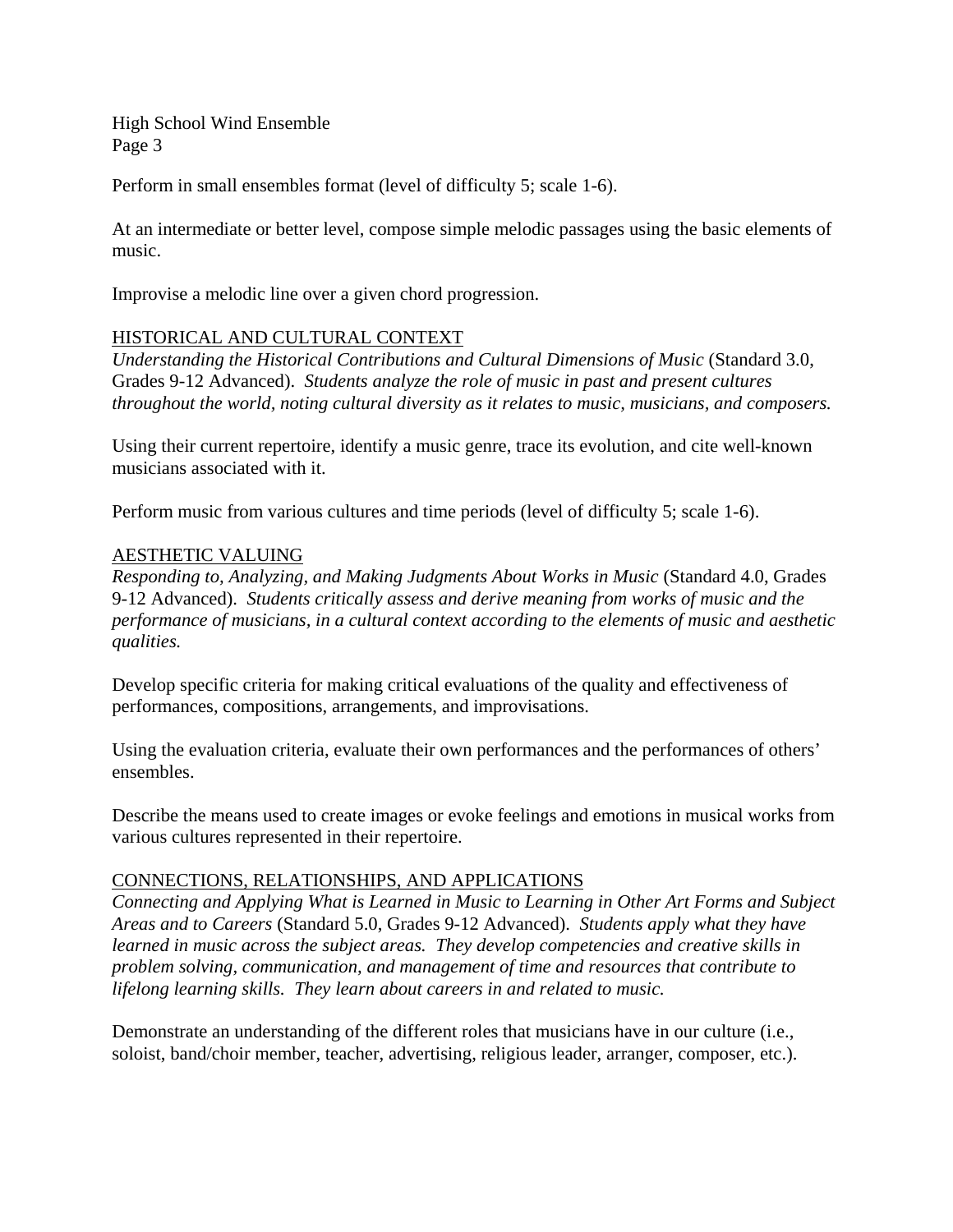Apply some aspect of his/her repertoire to another class in his/her current class schedule (i.e., song text for English, historical relationships in History, etc.).

Research and demonstrate an understanding of career opportunities and job functions in the field of music.

# **COURSE OVERVIEW AND APPROXIMATE UNIT TIME ALLOTMENTS:**

| <u>UNIT</u> |           |                  |                                                              | <b>WEEKS</b>        |
|-------------|-----------|------------------|--------------------------------------------------------------|---------------------|
| I.          |           |                  | Review Skills in Musicianship and Music Theory               | Week 1 Ongoing      |
|             | А.        |                  | Continue reinforcement of sound production                   |                     |
|             |           | 1.               | Breathing: concepts and exercises (level of                  |                     |
|             |           |                  | difficulty 4; scale $1-6$ )                                  |                     |
|             |           | 2.               | Introduce basic instrument repair of ones own instrument     |                     |
|             |           | $\overline{3}$ . | Technique: combination of articulations used within one      |                     |
|             |           |                  | exercise to include slurs, staccatos and accents (level      |                     |
|             |           |                  | of difficulty 5; scale 1-6)                                  |                     |
|             | <b>B.</b> |                  | Expand musical elements (level of difficulty 4; scale 1-6)   | Week 1 Ongoing      |
|             |           | 1.               | Rhythm                                                       |                     |
|             |           | 2.               | Harmony                                                      |                     |
|             |           | 3.               | Texture                                                      |                     |
|             |           | 4.               | Tempo and dynamics                                           |                     |
|             |           | 5.               | Timbre                                                       |                     |
|             |           | 6.               | Form: symphony, overture, concerto, suite, atonal,           |                     |
|             |           |                  | twelve tone                                                  |                     |
|             |           | 7.               | Meter: mixed, duple, triple and compound                     |                     |
|             | $C$ .     |                  | Music notation                                               | Week 3 Ongoing      |
|             |           | 1.               | Sight-reading (level of difficulty 4; scale 1-6)             |                     |
|             |           | 2.               | Writing                                                      |                     |
|             |           |                  | Transcribe melodic and rhythmic notation<br>a.               |                     |
|             |           |                  | (level of difficulty 2; scale 1-6)                           |                     |
|             |           |                  | Major and minor scales to include arpeggios<br>$\mathbf b$ . |                     |
|             |           | 3.               | Understanding the composer's intent from analysis            |                     |
|             |           |                  | of written music.                                            |                     |
|             | D.        |                  | Music ensemble                                               | Week 1 (Semester 2) |
|             |           | 1.               | Listening                                                    |                     |
|             |           |                  | Compare and contrast stylistic aspects<br>a.                 |                     |
|             |           |                  | of historical content                                        |                     |
|             |           |                  | Analyze the use of form, both past and<br>b.                 |                     |
|             |           |                  | present in a varied repertoire                               |                     |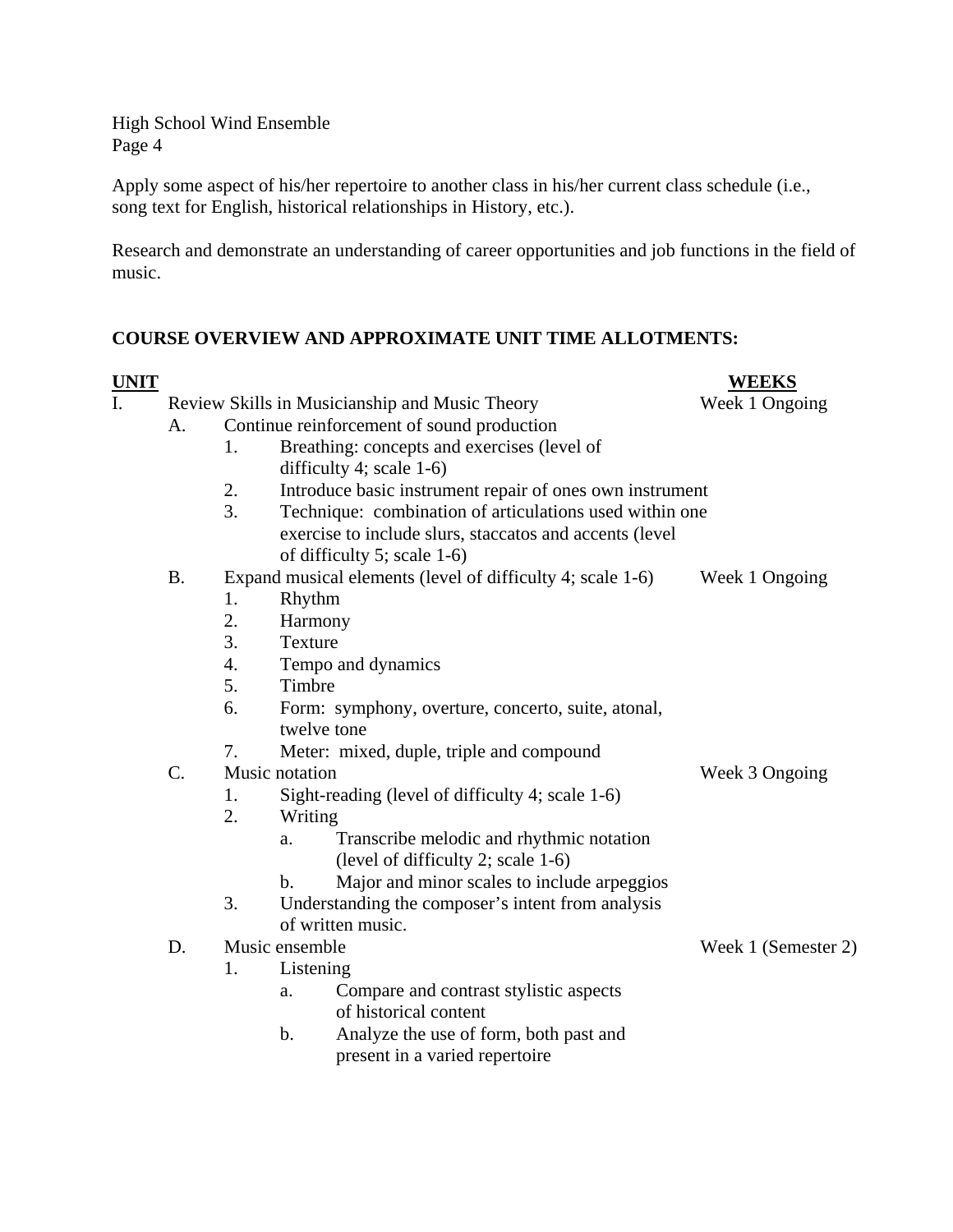# **WEEKS**

|      |           | 2.                                                                                 | Evaluate and critique self and group<br>$\mathbf{c}$ .<br>Performing: demonstrate expression and<br>technical expression<br>Solos: tone quality, articulation, dynamics,<br>a. |                     |
|------|-----------|------------------------------------------------------------------------------------|--------------------------------------------------------------------------------------------------------------------------------------------------------------------------------|---------------------|
|      |           | 3.                                                                                 | music expression and technical accuracy<br>Ensemble (level of difficulty 5; scale 1-6)<br>b.<br>Creating<br>Part writing, composing and arranging<br>a.                        | Week 1 (Semester 2) |
|      |           |                                                                                    | in a distinct style<br>$\mathbf{b}$ .<br>Improvisation: melodic and rhythmic within<br>a specific music medium                                                                 |                     |
| II.  |           | Historical and Multi-Cultural: Social and Historic Influences<br>of Selected Music | Week 5 (Semester 2)<br>Ongoing                                                                                                                                                 |                     |
|      | A.        |                                                                                    | Multi-cultural music contributions                                                                                                                                             |                     |
|      |           | 1.                                                                                 | Analyzing distinctive cultural idioms from<br>various cultures                                                                                                                 |                     |
|      |           | 2.                                                                                 | Identify well-known musicians in various cultures<br>and their contributions                                                                                                   |                     |
|      | <b>B.</b> |                                                                                    | Personal heritage                                                                                                                                                              |                     |
|      |           | 1.                                                                                 | Comparing individual heritages in music as it relates<br>to composer and musicians                                                                                             |                     |
| III. |           | Performance                                                                        | Week 1 Ongoing                                                                                                                                                                 |                     |
|      | А.        |                                                                                    | Selection of music (level of difficulty 5; scale 1-6)                                                                                                                          |                     |
|      | <b>B.</b> |                                                                                    | Rehearsal techniques                                                                                                                                                           |                     |
|      |           | 1.                                                                                 | Warm-up, emphasize tone quality, technical accuracy<br>and a variety of articulation                                                                                           |                     |
|      |           | 2.                                                                                 | Interpret and perform accurately and expressively<br>(level of difficulty 5; scale 1-6)                                                                                        |                     |
|      |           | 3.                                                                                 | Closure                                                                                                                                                                        |                     |
|      | C.        |                                                                                    | Evaluation of performance                                                                                                                                                      | Week 9 Ongoing      |
|      |           | 1.                                                                                 | Analyze and critique group's performance using<br>teacher-generated rubric                                                                                                     |                     |
|      |           | 2.                                                                                 | Self-analysis of performance using student<br>generated rubric                                                                                                                 |                     |

# **TEXTS AND SUPPLEMENTAL MATERIALS**

No text is universally applicable to this class. Music and materials are selected by the instructor according to the needs of the performance and performers. Suggested music will include pieces